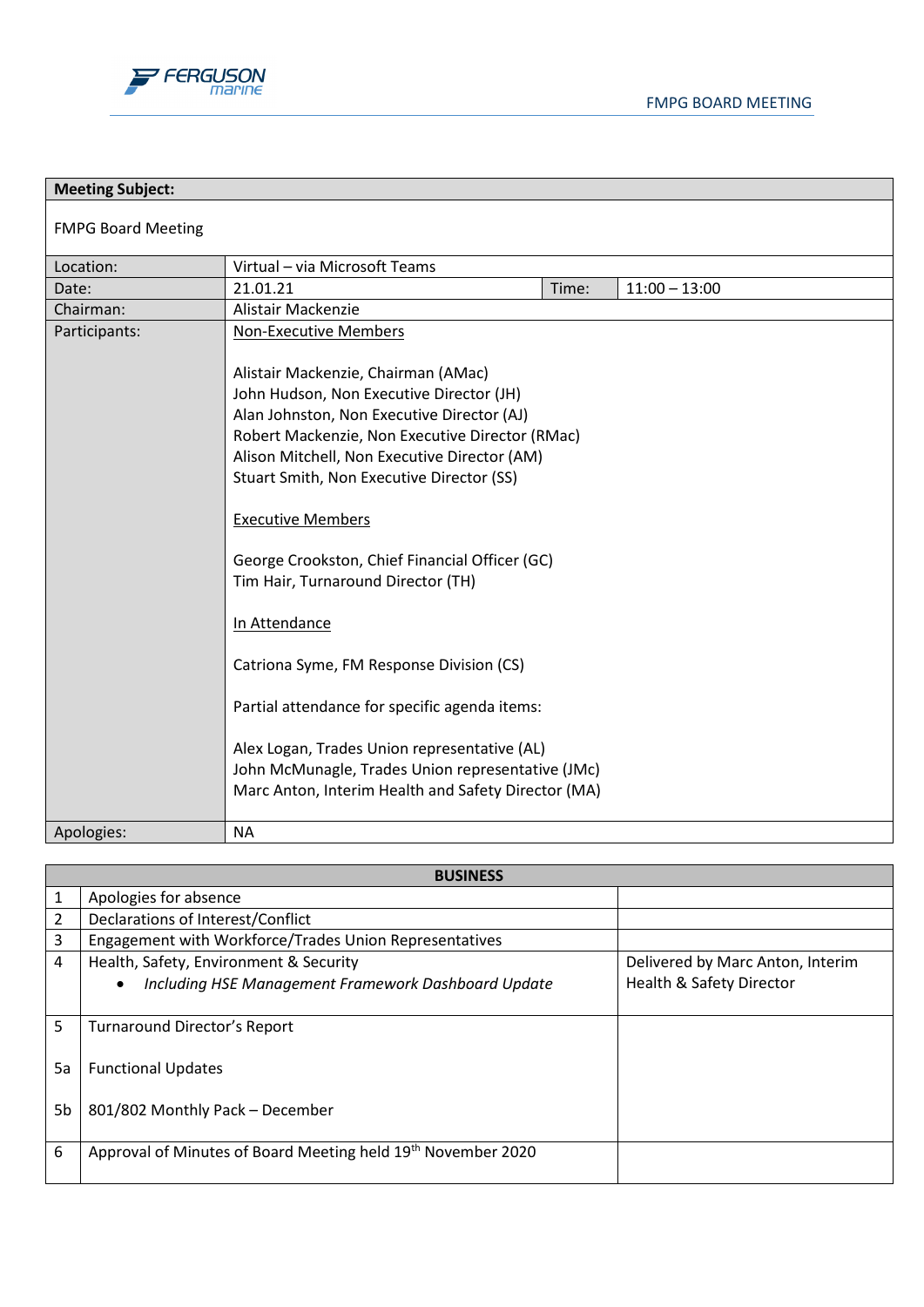

| 6a                                            | Matters Arising and Review Actions Plan                   |  |
|-----------------------------------------------|-----------------------------------------------------------|--|
|                                               | Finance Update - Management Information Update            |  |
| 8                                             | Minutes of Audit & Risk Committee (ARC) 3rd December 2020 |  |
| <b>MATTERS REQUIRING BOARD INPUT/DECISION</b> |                                                           |  |
| q                                             | <b>Business/Corporate Plan</b>                            |  |
| <b>MATTERS FOR NOTING</b>                     |                                                           |  |
| 10                                            | None                                                      |  |
| 11                                            | A.O.C.B                                                   |  |
| 12                                            | NEDs private session                                      |  |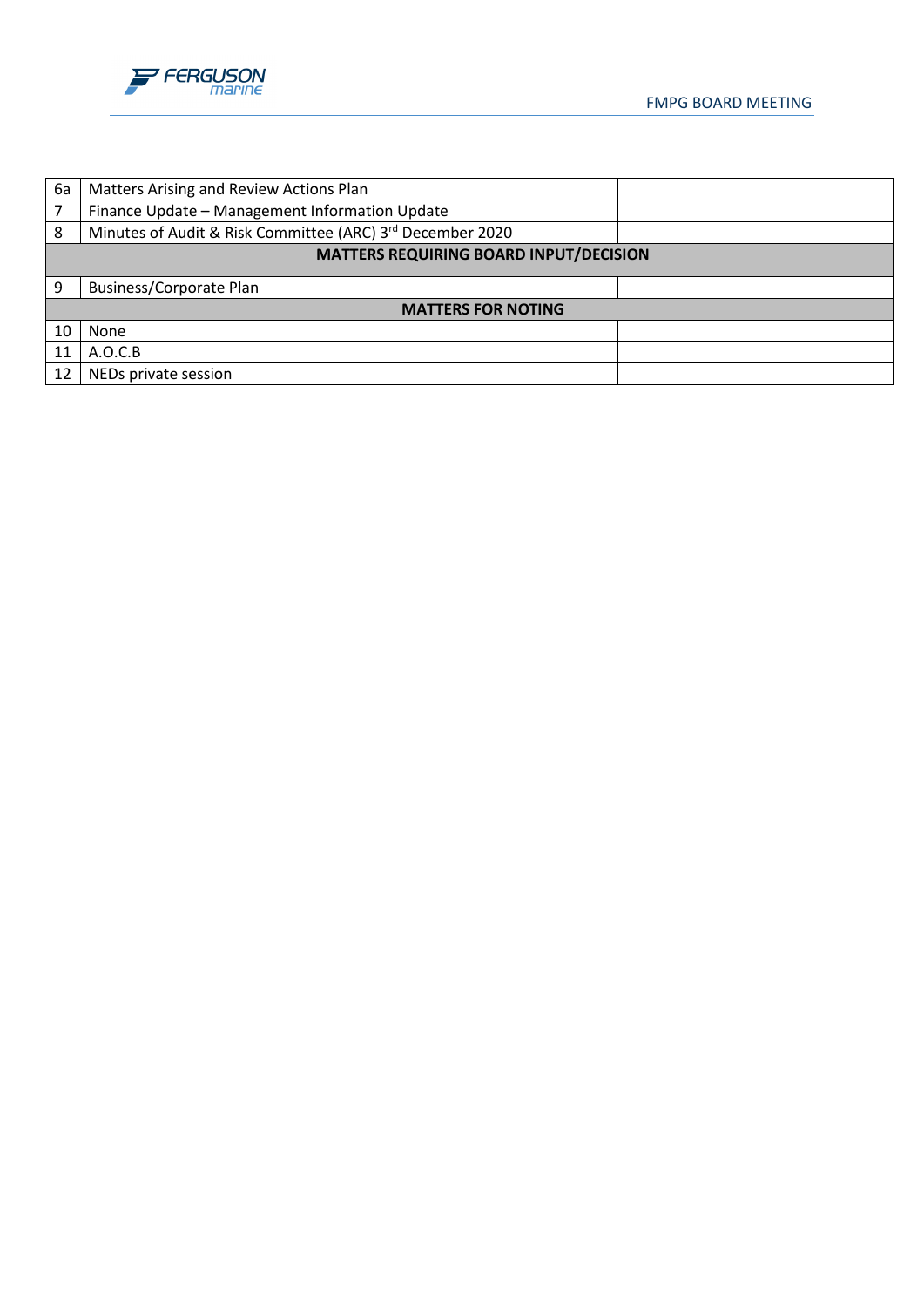



| Item           | <b>Minutes</b>                                                                                                                                                                                                                                                                                                                                                                                                                                                                                                                                                                                                                                                                                                                                                                                                                                                                                                                                                                                                                                                                                                                                                                                                                                                                                                                                                                                                                                                                                                                                                                                                                                                                                                                                                                                                        |
|----------------|-----------------------------------------------------------------------------------------------------------------------------------------------------------------------------------------------------------------------------------------------------------------------------------------------------------------------------------------------------------------------------------------------------------------------------------------------------------------------------------------------------------------------------------------------------------------------------------------------------------------------------------------------------------------------------------------------------------------------------------------------------------------------------------------------------------------------------------------------------------------------------------------------------------------------------------------------------------------------------------------------------------------------------------------------------------------------------------------------------------------------------------------------------------------------------------------------------------------------------------------------------------------------------------------------------------------------------------------------------------------------------------------------------------------------------------------------------------------------------------------------------------------------------------------------------------------------------------------------------------------------------------------------------------------------------------------------------------------------------------------------------------------------------------------------------------------------|
| $\mathbf{1}$   | <b>Apologies for absence</b>                                                                                                                                                                                                                                                                                                                                                                                                                                                                                                                                                                                                                                                                                                                                                                                                                                                                                                                                                                                                                                                                                                                                                                                                                                                                                                                                                                                                                                                                                                                                                                                                                                                                                                                                                                                          |
|                | No apologies were given.                                                                                                                                                                                                                                                                                                                                                                                                                                                                                                                                                                                                                                                                                                                                                                                                                                                                                                                                                                                                                                                                                                                                                                                                                                                                                                                                                                                                                                                                                                                                                                                                                                                                                                                                                                                              |
| $\overline{2}$ | <b>Declarations of Interest/Conflict</b>                                                                                                                                                                                                                                                                                                                                                                                                                                                                                                                                                                                                                                                                                                                                                                                                                                                                                                                                                                                                                                                                                                                                                                                                                                                                                                                                                                                                                                                                                                                                                                                                                                                                                                                                                                              |
|                | No declarations of interest/conflict were given.                                                                                                                                                                                                                                                                                                                                                                                                                                                                                                                                                                                                                                                                                                                                                                                                                                                                                                                                                                                                                                                                                                                                                                                                                                                                                                                                                                                                                                                                                                                                                                                                                                                                                                                                                                      |
| 3              | <b>Engagement with Workforce/Trades Union Representatives</b><br>AMac welcomed AL and JMc, the GMB Trades Union Reps, to the meeting and thanked them for their<br>significant effort expended relating to the production suspension and subsequent covid-19 practices<br>and arrangements review.<br>AL raised the recent media attention surrounding the company and aired his frustration at the general<br>negative tone. AL and JMc stated that they are both supportive of all the Covid-19 mitigation work that<br>the yard has implemented and wanted it known by the Board that they are content to issue a supportive<br>statement on behalf of the TU if appropriate. Both stated that they have had numerous conversations<br>with councillors and have asked that any questions or comments are directed to the reps or the<br>company directly.<br>TH advised that he will continue to appropriately address media coverage. AL and JMc advised their<br>willingness and desire to support TH in that matter.<br>AMac asked if the TU reps had anything to add with regard to the amenities review which has been<br>taking place. JMc confirmed that whilst he had personal views on the continuity of non essential<br>manufacturing, both he and AL are content with the arrangements in place at the yard and feel that<br>there is nothing more than can be implemented at this time.<br>Communication - the TU reps said that improvement is hard to gauge with production being suspended<br>for a week although acknowledged the Workers Consultation Group which has been re-established.<br>Wage negotiation - AL and JMc are working the GMB Regional Organiser to bring the outstanding wage<br>negotiation discussions to a close.<br>AMac thanked AL and JMc for their continued support. |
|                | Both AL and JMc advised that they had no further matters to raise with the Board and left the meeting.                                                                                                                                                                                                                                                                                                                                                                                                                                                                                                                                                                                                                                                                                                                                                                                                                                                                                                                                                                                                                                                                                                                                                                                                                                                                                                                                                                                                                                                                                                                                                                                                                                                                                                                |
|                |                                                                                                                                                                                                                                                                                                                                                                                                                                                                                                                                                                                                                                                                                                                                                                                                                                                                                                                                                                                                                                                                                                                                                                                                                                                                                                                                                                                                                                                                                                                                                                                                                                                                                                                                                                                                                       |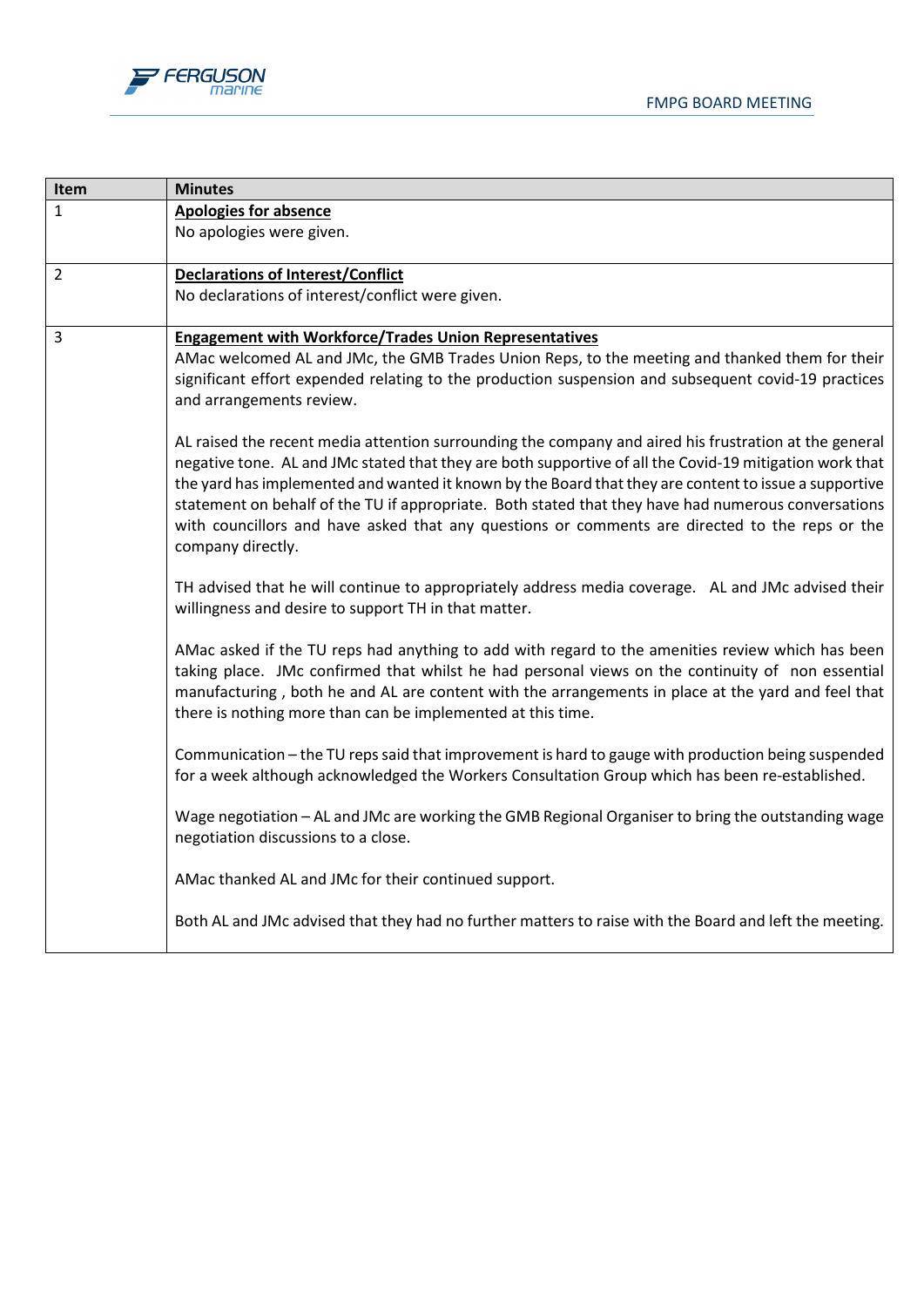

| $\overline{4}$ | <b>Health, Safety, Environment and Security</b>                                                                                                                                                                                                                                                                                                                                                                           |
|----------------|---------------------------------------------------------------------------------------------------------------------------------------------------------------------------------------------------------------------------------------------------------------------------------------------------------------------------------------------------------------------------------------------------------------------------|
|                | MA joined the meeting to provide an update on health and safety progress.                                                                                                                                                                                                                                                                                                                                                 |
|                | MA has established a priority list and provided a detailed summary on the steps taken relating to the<br>priority areas.                                                                                                                                                                                                                                                                                                  |
|                | AMac asked for any points of clarification:                                                                                                                                                                                                                                                                                                                                                                               |
|                | AMac asked for clarification relating to the RAG status thresholds of each area. MA confirmed that<br>each area is given an overall RAG status and despite progress having already been demonstrated in<br>some areas, advised that the RAG will not change until he is confident that there are robust evidence<br>and processes in place.                                                                               |
|                | AM was encouraged at the progress being made and requested some opinion from MA on the general<br>level of health and safety culture. AM also noted the outstanding action to record (in incident<br>summaries) the learnings and preventative measures agreed. AM sought assurance that day to day<br>health and safety matters are being addressed appropriately. MA assured the Board that this is being<br>addressed. |
|                | AMac reiterated the importance of health and safety throughout the yard and invited MA to provide<br>the Board with progress updates at future Board meetings.                                                                                                                                                                                                                                                            |
|                | The Board had a general discussion on Covid-19 preventative measures.                                                                                                                                                                                                                                                                                                                                                     |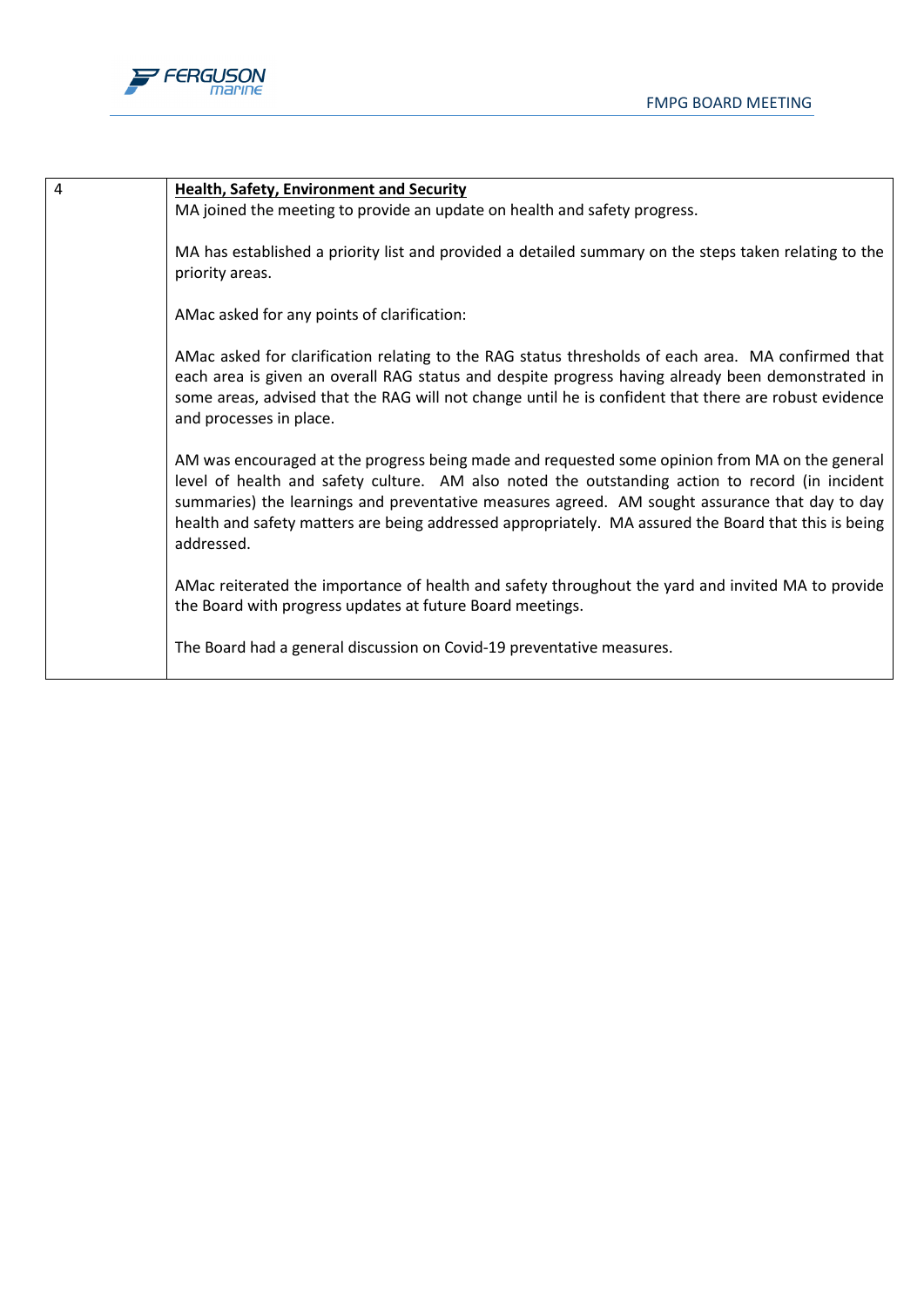

## 5 **Turnaround Director's Report**

TH confirmed that there was no material change since issuing the pre read but wanted to highlight:

Confirmation of the appointment of the Head of Operations.

AMac asked for any points of clarification:

RMac requested further detail regarding the ongoing issue of skilled labour availability. TH provided an update on the recruitment and subsequent advertising campaign currently being undertaken and discussed the long term approach to the recruitment of skilled labour. TH confirmed that if labour cannot be secured locally or from within the UK, workers will be recruited from overseas in order to move forward in line with the programme.

## **AOCB – Recent media attention**

TH provided the Board with an update on the specific event involving the arrival of sub-contractors to carry out work at the yard. TH also provided an update relating to specific trade skills required in the early part of 2021.

AMac asked for assurance that learnings from the incident would be applied to any future contractor pre-mobilisation controls. TH confirmed that a review of the controls for sub-contractor management had been completed.

## **Functional Updates**

AMac asked Board members for comment:

AMac advised that he was encouraged at the forward thinking of the functional leaders.

JH requested clarification on the commissioning process/resources at the yard. TH provided an update on work undertaken to review commissioning capacity in the yard.

AM was encouraged at the general collaboration with the TU and asked for further detail regarding their involvement in different areas of the business. TH confirmed that there is an open and collaborative relationship with the TU Reps across health and safety, Covid practices and operations where they are building a solid working relationship with the Head of Operations.

## **801/802 Monthly Pack – December**

Following review of the December (abridged) report the Board collectively shared their concerns regarding the programme schedule. The non-executives confirmed a desire to have further (specific) metrics included in reporting to allow more visibility of the control and review of project progress. TH requested detail of the specific metrics required.

*Post-meeting note – a sub-group has been established to review reporting outputs.*

The Board discussed the potential impact on operations in the event that further controls might be introduced in the manufacturing sector (e.g. increased social distancing). TH advised that he was seeking clarification from Scottish Government on some mitigation measures.